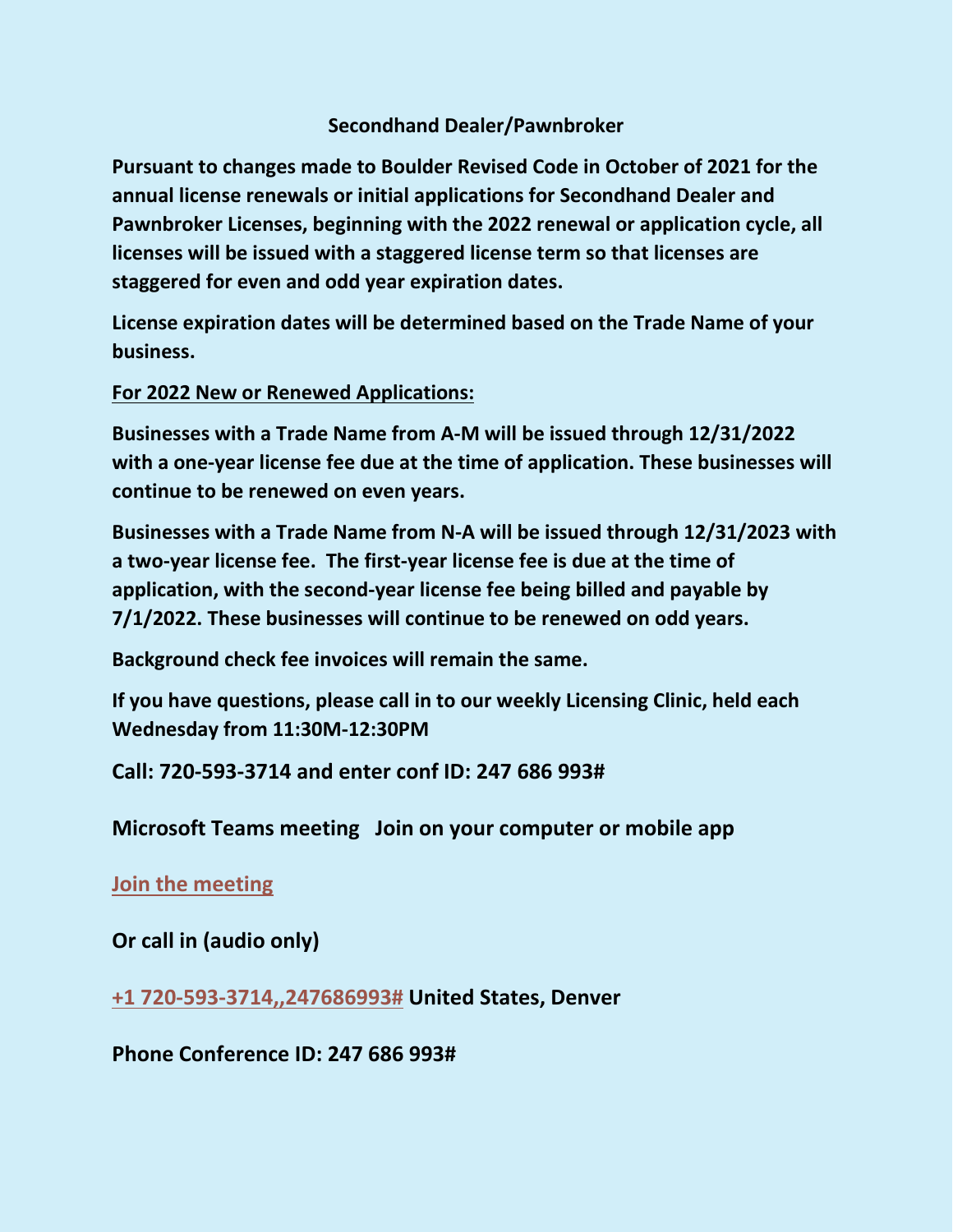# **Pawnbroker and Secondhand Dealer Requirements**

**Pursuant to changes made to the Boulder Revised Code in October of 2021 for Pawnbroker and Secondhand Dealer licenses, City Council approved [Ordinance](https://library.municode.com/co/boulder/ordinances/municipal_code?nodeId=1114612)  [No. 8504](https://library.municode.com/co/boulder/ordinances/municipal_code?nodeId=1114612) to require electronic submittal of used goods information by secondhand dealers and uniform holding periods and monetary minimums consistent with statewide practices, as well as updates to definitions.**

**City Licensing and the Boulder Police Department encourage you to read the linked ordinance with the sections for Pawnbroker and Secondhand Dealer's to become familiar with the changes that are required for your business.**

**Some of the important sections of note in the ordinance that have been changed or added to the B.R.C. for Pawnbroker and Secondhand Dealer businesses are:**

- **4-17-2. - Definitions**
- **4-17-7. - Record of Goods Purchased, Consigned or Pledged**
- **4-17-10. - Holding Period**

**If you have questions regarding these changes and how they affect your business, please email [licensingonline@bouldercolorado.gov](mailto:licensingonline@bouldercolorado.gov) with a CC to [BurkeE@bouldercolorado.gov](mailto:BurkeE@bouldercolorado.gov)**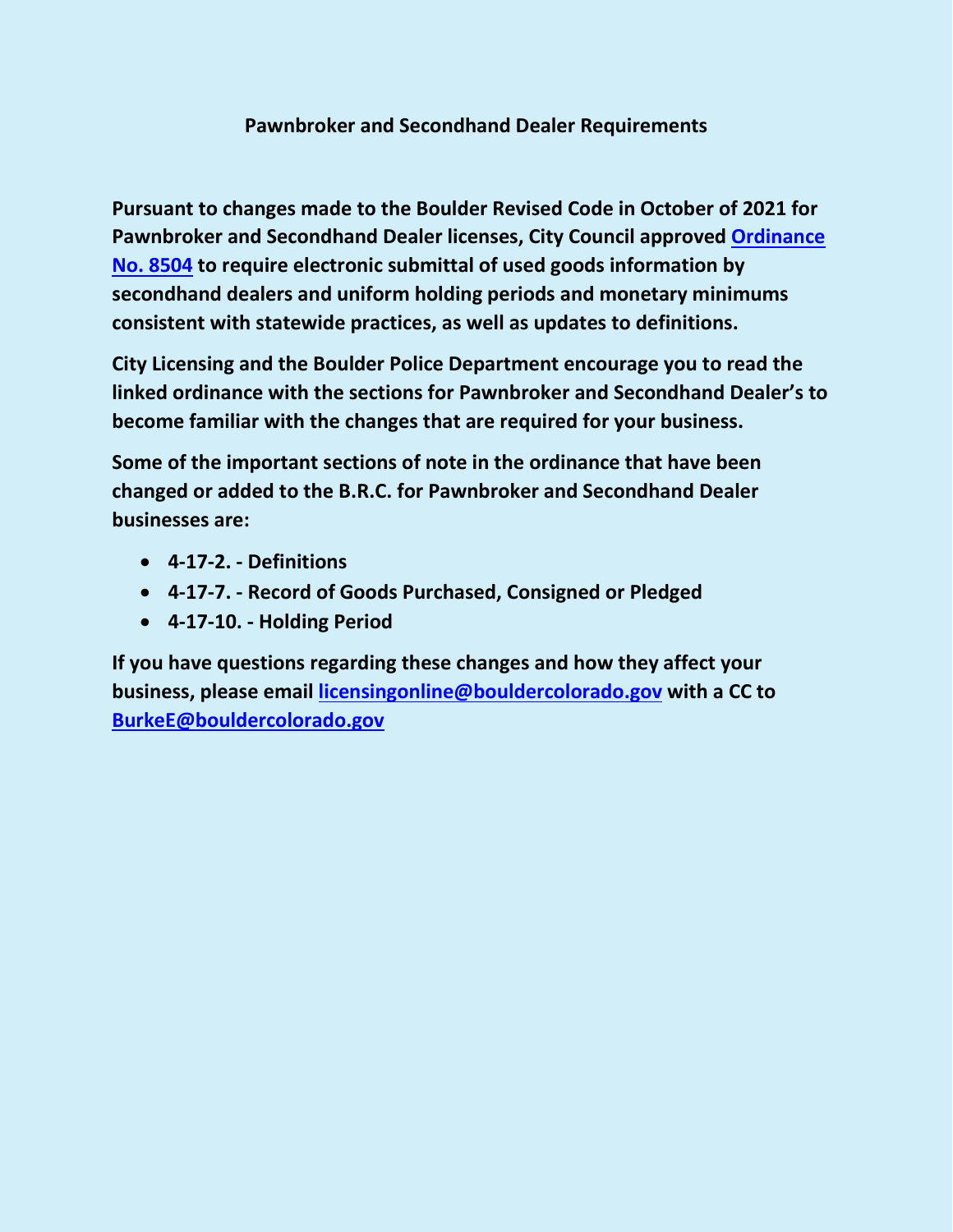

## **PAWNBROKER / SECONDHAND DEALER LICENSE APPLICATION / RENEWAL**

### **Please refer to the Online CSS Application Submission Instructions for filing your application and paying of application fees. For BACKGROUND CHECK fees you will be invoiced separately by City Licensing Staff.**

*You must apply for a license at least 2 weeks prior to beginning sales.* You may not begin business in the City of Boulder until you have your secondhand/pawn and sales tax licenses in your possession. *Please renew your license at least 2 weeks before your expiration date.* Renewed licenses will be emailed to your email address – please ensure that we have the most up-to-date information. Late applications are not accepted. If using this form for a new license, you must complete all fields. **If using as a renewal, please complete all** *and* **note if the information has changed since last year.** 

| 2022 Application/Renewal | <b>Pawnbroker \$131.00</b>      | $\Box$ Secondhand Dealer \$131.00 |  |  |  |  |
|--------------------------|---------------------------------|-----------------------------------|--|--|--|--|
| per license year fees:   | + \$7 per person for background | + \$7 per person for background   |  |  |  |  |

|                                  | Expiration date (if a renewal): | <b>New</b>        | Renewal |                       |             |
|----------------------------------|---------------------------------|-------------------|---------|-----------------------|-------------|
|                                  | <b>Email address:</b>           |                   |         |                       |             |
| <b>Business/Applicant:</b>       |                                 |                   |         | <b>Business phone</b> |             |
| <b>Business mailing address:</b> |                                 |                   |         |                       |             |
| Physical address, if different:  |                                 |                   |         | Alternate phone:      |             |
| Trade name (DBA):                |                                 |                   |         | Cell phone:           |             |
| <b>Business type:</b>            | LLC                             | <b>Individual</b> |         | Partnership           | Corporation |

For new applications and renewals, for individual or partnership type businesses, please complete the following information for each owner:

| Legal Name (First, Middle, Last) | Date of Birth |  |  |
|----------------------------------|---------------|--|--|
|                                  |               |  |  |
|                                  |               |  |  |
|                                  |               |  |  |
|                                  |               |  |  |

For new applications and renewals, for corporation or LLC businesses, please complete the following information for each officer/member:

| Legal Name (First, Middle, Last) | Date of Birth |  |  |
|----------------------------------|---------------|--|--|
|                                  |               |  |  |
|                                  |               |  |  |
|                                  |               |  |  |
|                                  |               |  |  |

 **Yes, I have a valid sales tax account in good standing with the City of Boulder.**

(If not, you must apply for a sales tax license and provide proof of sales tax license or application before this license will be issued).